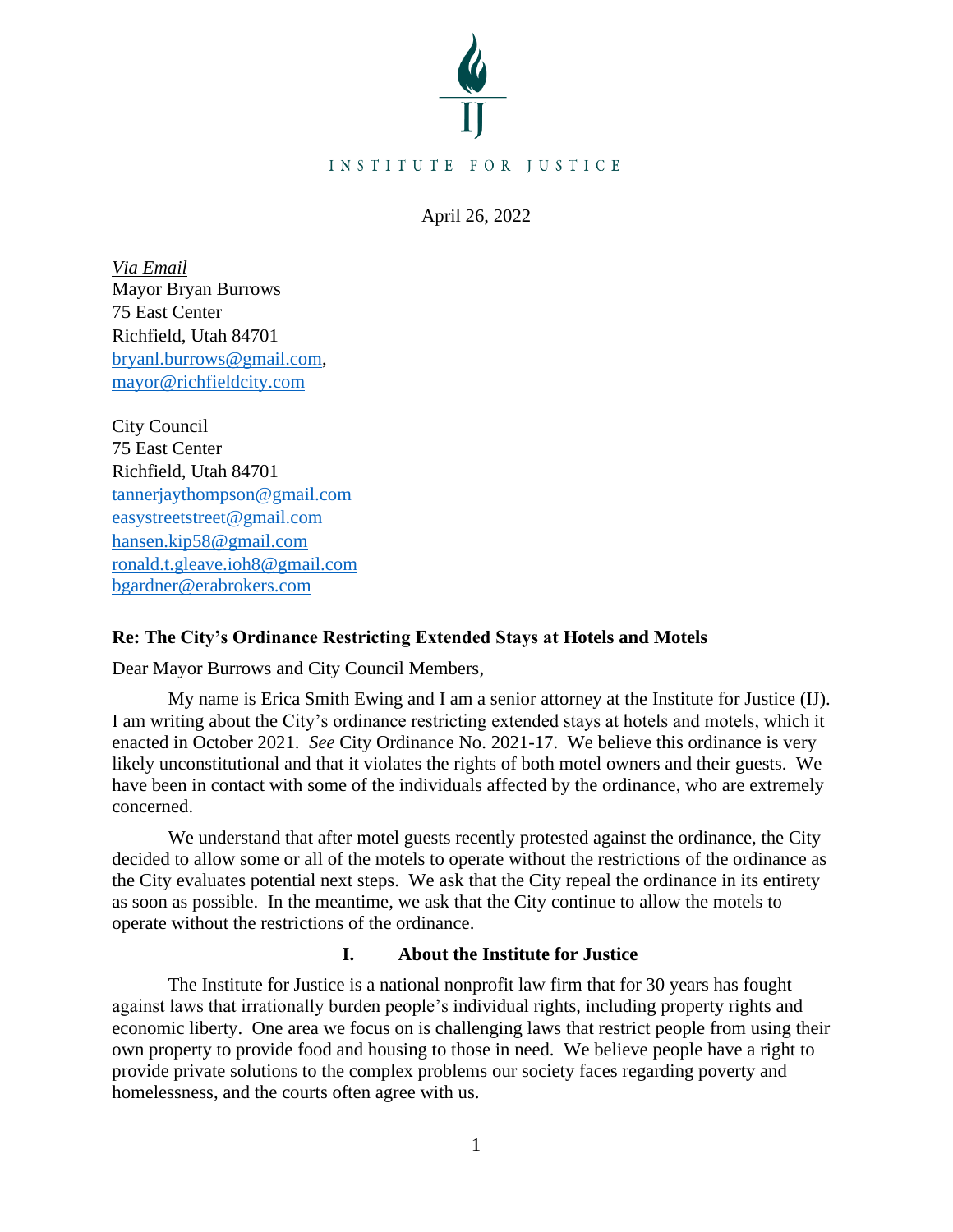For instance, we successfully sued a city in North Carolina that refused to allow a homeless shelter to open (*Catherine H. Barber Memorial Shelter, Inc. v. Board of Adjustment of the Town of North Wilkesboro*) and a city in the state of Washington that tried to ban a woman from feeding the homeless in her yard with a "little free pantry" (*Hay v. Asotin County*). We are also in pending litigation with a city in Ohio that tried to stop a man from housing the homeless on his commercial property (*The Homeless Charity v. Akron*), and with a city in Georgia that is trying to stop a charity from building affordable housing on its own land (*Tiny House Hand Up, Inc. v. Calhoun*). We also successfully represented motel owners offering low-cost rooms in Massachusetts when a city tried to forfeit their property after some of their guests were arrested for drug dealing. (*United States v. 434 Main Street, Tewksbury, Mass*.).<sup>1</sup>

In addition to bringing lawsuits, we also help local governments make good laws. For example, we frequently give guidance to municipalities and assist them in drafting ordinances that are constitutionally compliant. We hope to do the same here.

# **II. The City Should Repeal Its Ordinance**

The City should repeal its ordinance. Not only does the ordinance have serious policy concerns, but it also likely violates the state and federal constitutions.

As an initial matter, the ordinance is bad policy. Our country is experiencing an unprecedented housing crisis, which is especially acute in Richfield and other parts of Utah. Housing has simply become unaffordable for large segments of the population. Motel owners have stepped up to try to provide a partial solution to this crisis by using motel facilities to provide affordable short-term habitation to those most in need of it, and people have been eager to rent the low-cost rooms. Many of these guests are families and battered women with nowhere else to go, and some have even been referred to the motels by law enforcement in Richfield. There are currently about 78 adults with 35 children staying in Ville 647 alone (plus all of those staying in the approximately 4 other motels in the city) and many have made the motel rooms their homes. 2 These guests have built a community there, even using motel space to hold meetings for veterans and addiction recovery.<sup>3</sup> Enforcing the ordinance would make these people homeless and deprive them of important stability and community.

The City should be commending citizens who are offering private solutions to affordable housing. Instead, the ordinance makes this a criminal offense. Anyone who fails to comply with the ordinance is subject to a class B misdemeanor, which carries a penalty of up to six months in jail and a fine of \$1,000. Each day that a person violates the ordinance is considered a separate

<sup>&</sup>lt;sup>1</sup> You can read about our cases at our website at  $\frac{www.ij.org}{n}$ .

<sup>2</sup> Kylee McCure, *Extended Stay: Richfield City Council and owners of Ville 647 agree to cooperate on new ordinance*, Richfield Reaper (Mar. 24, 2022), [https://richfieldreaper.com/news/44207/extended-stay/.](https://richfieldreaper.com/news/44207/extended-stay/)

 $3$  City Council Minutes, statements of Keith Warburton (Nov. 26, 2021) [https://richfieldcity.com/city\\_council/11-26-21-council-minutes/.](https://richfieldcity.com/city_council/11-26-21-council-minutes/)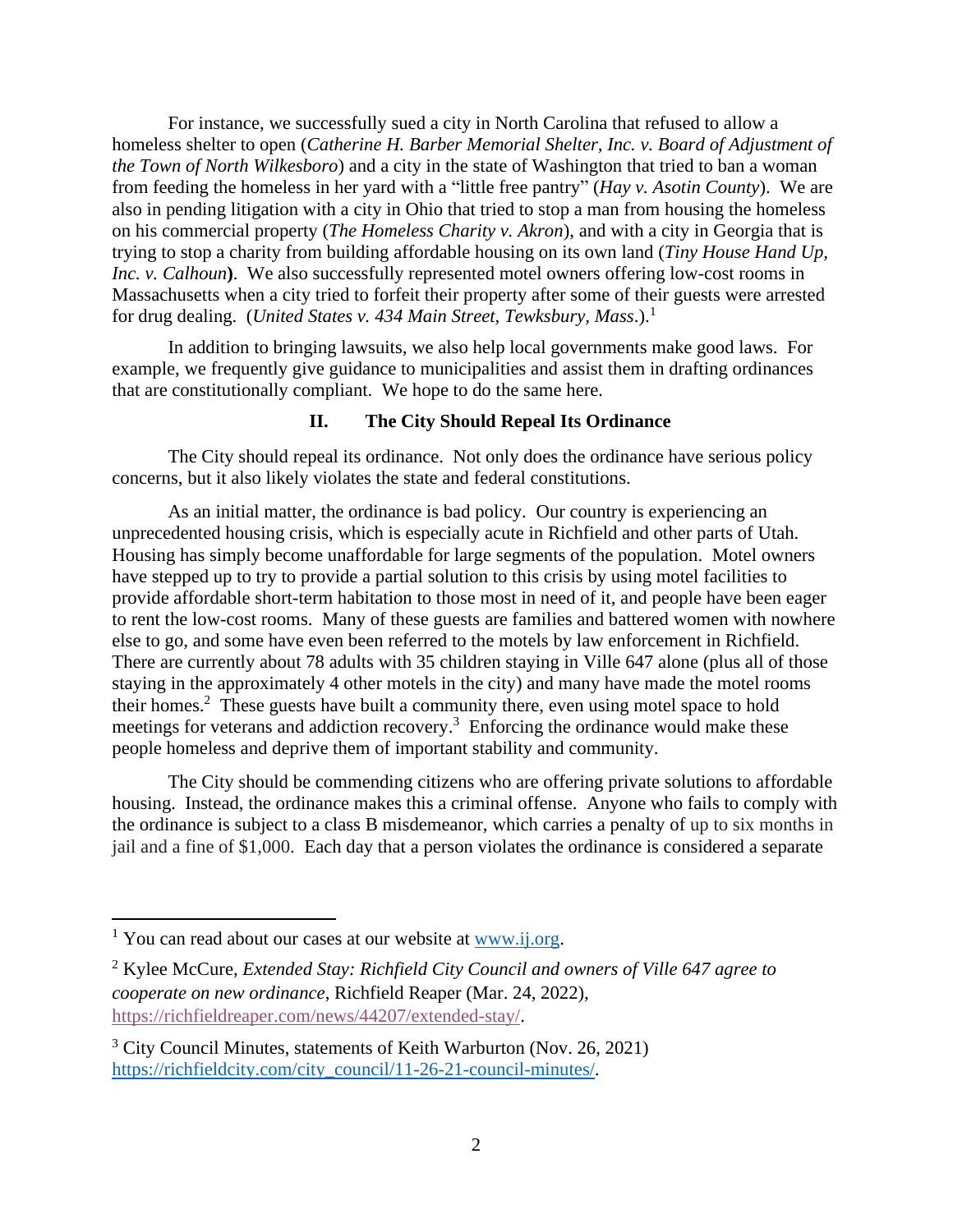offense. As a result, a person can easily rack up thousands of dollars in fines and jail time for violating the ordinance.

Some city council members stated that allowing people to stay in extended rooms "victimized" them, because the rooms lacked a mailbox with a permanent address.<sup>4</sup> But depriving people of their homes and the choice of where to live is the true victimization.

In addition to these important policy concerns, the ordinance's restriction of extended stays is likely unconstitutional. We are not aware of any court upholding such an ordinance. In fact, City Council members stated that the ordinance was unique, drafted from "scratch" and not yet "tested or tried." *See, e.g.*, City Council Meeting minutes, Oct. 12, 2021, [https://richfieldci](https://richfieldcity.com/‌city_council/10-12-21-council-minutes/) [ty.com/city\\_council/10-12-21-council-minutes/](https://richfieldcity.com/‌city_council/10-12-21-council-minutes/) (Councilmember Hansen stating "We did not get it from anywhere else" and "we built this from scratch, no one else has tested and tried [it]").

As discussed below, the ordinance implicates multiple constitutional provisions in both the federal and state constitutions. Section A below discusses how the ordinance likely violates the rights of motel owners and Section B discusses how it likely violates the right of guests. Section C also discusses the potential constitutional problems with the other parts of the ordinance, which require extended stay rooms to have kitchenettes and regular cleanings.

# **A. The Ordinance Likely Violates Motel Owners' Constitutional Rights**

The ordinance likely violates the rights of motel owners in two major ways: First, it results in an unconstitutional search of motel guest logs under the federal Fourth Amendment. Second, it likely violates motel owners' substantive due process rights, specifically their property rights and economic liberty, under both the state and federal constitutions.

#### **1. Violation of the Fourth Amendment**

The ordinance violates the Fourth Amendment's protections against unreasonable searches. The city plans to enforce the ordinance by requiring motel owners to keep detailed guest logs and then having city police conduct warrantless inspections of these logs. As Section 9 of the Ordinance states:

The Chief of Police may require that the manager or person in charge of any motel or hotel shall furnish a list of the persons who have registered at such motel, hotel, including all guests in an Extended Stay room. The date and time of arrival of an occupant of each unit shall be noted upon the record to be kept pursuant hereto.

This provision of the ordinance is contrary to binding U.S. Supreme Court precedent. City of Los Angeles v. Patel, 576 U.S. 409 (2015).<sup>5</sup> In *Patel*, the Court held that a very similar provision was unconstitutional on its face under the Fourth Amendment's protections against

<sup>4</sup> *See* City Council Meeting minutes, Oct. 12, 2021, [https://richfieldcity.com/city\\_council/10-12-](https://richfieldcity.com/city_council/10-12-21-council-minutes/) [21-council-minutes/;](https://richfieldcity.com/city_council/10-12-21-council-minutes/) City Council Meeting minutes, Nov. 26, 2021, [https://richfieldcity.com/](https://richfieldcity.com/city_council/11-26-21-council-minutes/) [city\\_council/11-26-21-council-minutes/.](https://richfieldcity.com/city_council/11-26-21-council-minutes/)

 $<sup>5</sup>$  The Institute for Justice submitted an amicus brief in this case. https://ij.org/amicus/los-</sup> [angeles-rental-inspections/.](https://ij.org/amicus/los-angeles-rental-inspections/) See also the Institute for Justice's project on the Fourth Amendment. [https://ij.org/issues/ijs-project-on-the-4th-amendment/.](https://ij.org/issues/ijs-project-on-the-4th-amendment/)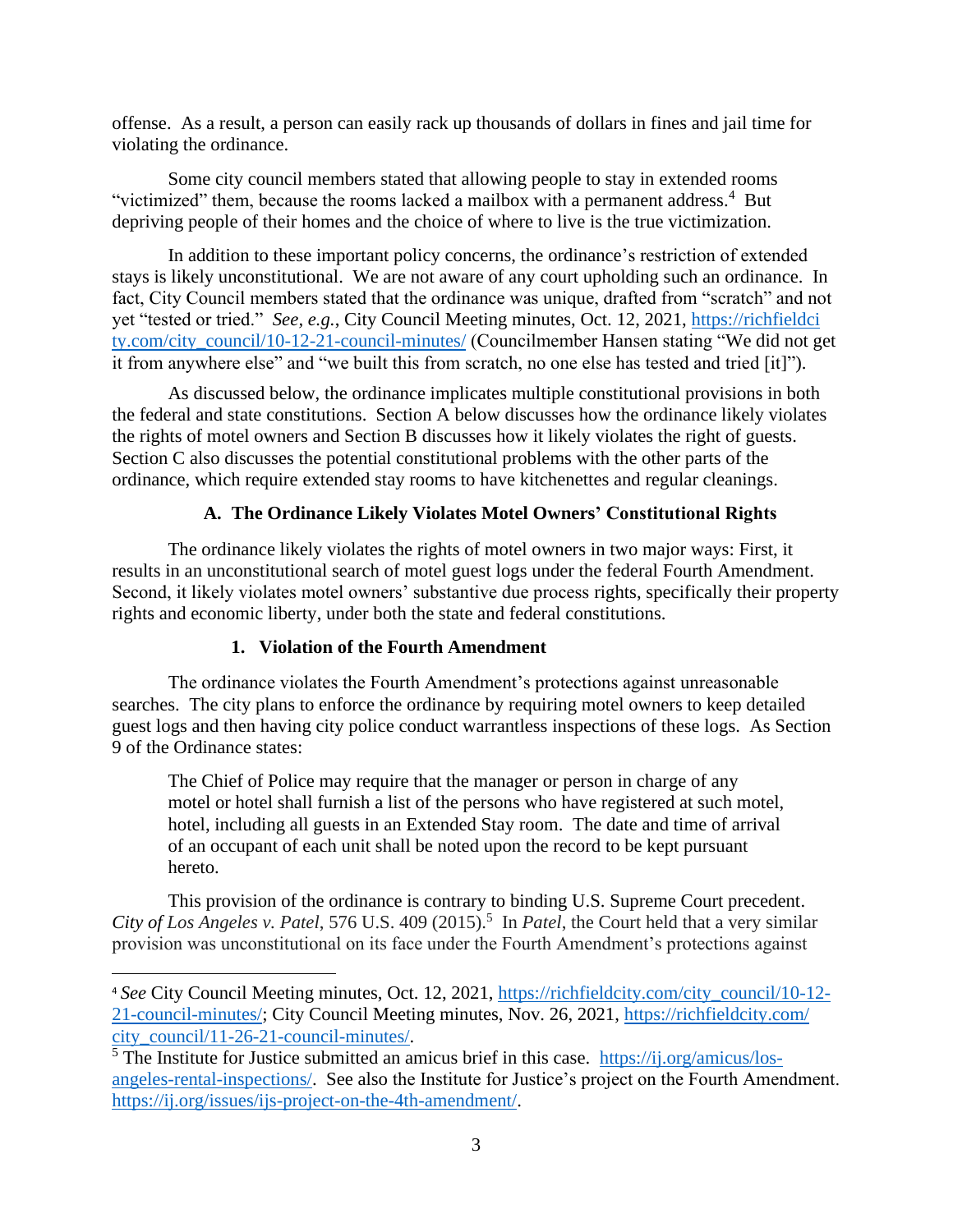unreasonable searches. There, Los Angeles passed an ordinance allowing the police to review motels' guest logs without a warrant. The Court struck the law down, holding that the law was unconstitutional because it did not give motel owners a right to refuse to consent to the search. If a motel owner refuses a search, the Fourth Amendment requires that police secure a warrant to review the logs.

Here, if a motel owner refuses to consent to the search, they are subject to arrest, misdemeanor charges, jail time, and fines. That is flatly unconstitutional under *Patel.*

### **2. Violation of economic liberty and property rights**

Second, the ordinance likely violates motel owners' substantive due process rights by arbitrarily and unjustly limiting how long their guests can stay. The ordinance prohibits motels from allowing guests to stay for longer than 90 days in a 180-day period. The ordinance also states that "extended-stay rooms shall not exceed 25% of the number of hotel/motel rooms" in a particular motel. These provisions are unlikely unconstitutional under both the state and federal constitution's substantive due process rights, specifically the rights to economic liberty and property.

Both Utah and federal courts recognize that people have a right to economic liberty and property. *See, e.g.*, *Leetham v. McGinn*, 524 P.2d 323, 325 (Utah 1974) ("The right to engage in a profession or occupation is a property right, which is entitled to protection by the law and the courts."). As a result, laws restricting how a business is run or how a property is used must be reasonable and in pursuit of a legitimate government interest. *Mountain Fuel Supply Co. v. Salt Lake City Corp*., 752 P.2d 884, 888–90 (Utah 1988) (outlining cases in which Utah courts have invalidated "economic regulation[s]" as unreasonable.); *see also Leetham v. McGinn*, 524 P.2d 323, 325 (Utah 1974) (striking down law restricting cosmetologists because it lacked a "real and substantial" connection to a legitimate government interest). Federal courts have also invalidated laws infringing economic liberty as irrational on multiple occasions. 6

Here, the ordinance is not a reasonable measure to achieve a legitimate government interest. First, the ordinance seems to lack a legitimate government interest. The ordinance claims it is intended to "promote peace, safety, and well-being in the community, to deter the attraction of criminal elements from outside of the City and the promulgation of criminal elements inside of the City." Yet the ordinance applies to all extended stay guests—including families with children, battered women, and honestly employed men and women—not just "criminals." If safety and crime are really what the City is concerned about, there are many more narrowly tailored ways the ordinance could address those concerns without limiting all extended stays to all people.

<sup>6</sup> *See, e.g.*, *St. Joseph Abbey v. Castille*, 712 F.3d 215 (5th Cir. 2013) (striking down law regulating funeral directors); *Craigmiles v. Giles*, 312 F.3d 220 (6th Cir. 2002) (same); *Merrifield v. Lockyer*, 547 F.3d 978 (9th Cir. 2008) (striking down law regulating pest controllers). *See also Dias v. City & County of Denver*, 567 F.3d 1169 (10th Cir. 2009) (reversing dismissal for government in substantive due process case because Plaintiff's expert witness showed evidence that the challenged law was arguably unreasonable).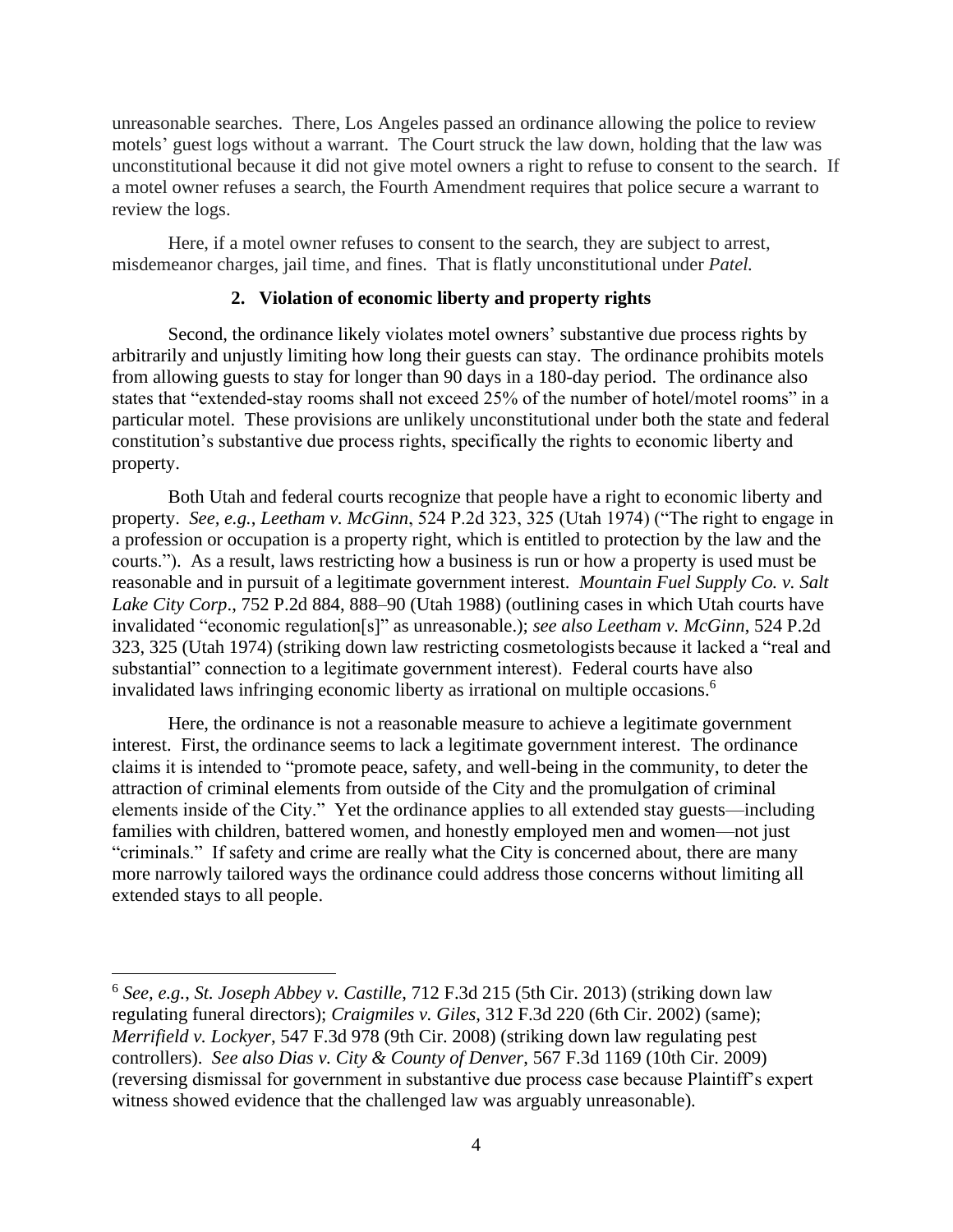It seems the ordinance's true purpose is to keep poor people out of Richfield. The mayor and city council have even stated that they drafted and enacted the ordinance to prioritize "tourists" over low-income residents in the City. As Mayor Burrows apparently told a reporter, the extended stays were "potentially detracting from tourism dollars that could be brought in by travelers looking to stay in Richfield."<sup>7</sup> The ordinance's preamble section similarly states that, "the City desires to promote traditional hotels and motels in approved zones to accommodate travelers." Pushing out low-income residents and the homeless to make room for tourists is a questionable government interest, at best.

Courts are especially suspect of laws showing animus to low-income individuals and the homeless. For instance, in our recent lawsuit successfully challenging a city's refusal to allow a homeless shelter to operate, a federal district court judge stated that a city cannot deny a permit to a homeless shelter "because of unsubstantiated fears of misconduct by homeless individuals that may or may not have happened by people who may or not ever stay at the Shelter again." *Catherine H. Barber Mem'l Shelter, Inc. v. Bd. of Adjustment,* Civil Action No. 5:20-CV-00163- KDB-DCK, 2021 WL 6065159, at \*15 (W.D.N.C. Dec. 20, 2021) (opinion granting summary judgment to shelter).As the court stated, "Private biases may be outside the reach of the law, but the law cannot, directly or indirectly, give them effect." *Id.* (quoting *Palmore v. Sidoti*, 466 U.S. 429, 433 (1984)). The ordinance here seems to be motivated by private biases against lowincome individuals, as well.

Even if the ordinance did have a legitimate purpose, it still needs to be a reasonable means to achieve that purpose. It is not. The ordinance arbitrarily limits the amount of time people can stay in motel rooms, as well as how many rooms may be extended stay in any given time. As a result, the ordinance forces motel owners to turn away willing customers. The city also passed the ordinance after several motels had already invested significant sums of money in creating extended stay businesses. This is completely unreasonable.

#### **B. Violations of Motel Guests' Constitutional Rights**

Not only does this ordinance violate the rights of motel owners, it also likely violates the right of their guests. Guests probably have a property interest in their motel rooms, especially if they have been staying there for months or even years. The government cannot just force them to leave against both their will and that of the motel owners.

Forcing people to leave their motel rooms creates several significant constitutional problems. It likely triggers the Fourth Amendment's protections against unreasonable seizures, by effectively seizing people's homes from them. For the same reason, it may trigger the Fifth Amendment's Due Process Clause, which protects against unlawful "takings" of people's homes. In a free country, people are allowed to choose where they live. If the motel owner wants the guests to stay, and the guests want to stay, the government should not force the owner to turn the guests away.

<sup>7</sup> Logan Stefanich, *How this small, rural Utah community issue brings the housing crisis into focus*, KSL.com (Mar. 23, 2022), [https://www.ksl.com/article/50373596/how-this-small-rural](https://www.ksl.com/article/50373596/how-this-small-rural-utah-community-issue-brings-the-housing-crisis-into-focus)[utah-community-issue-brings-the-housing-crisis-into-focus.](https://www.ksl.com/article/50373596/how-this-small-rural-utah-community-issue-brings-the-housing-crisis-into-focus)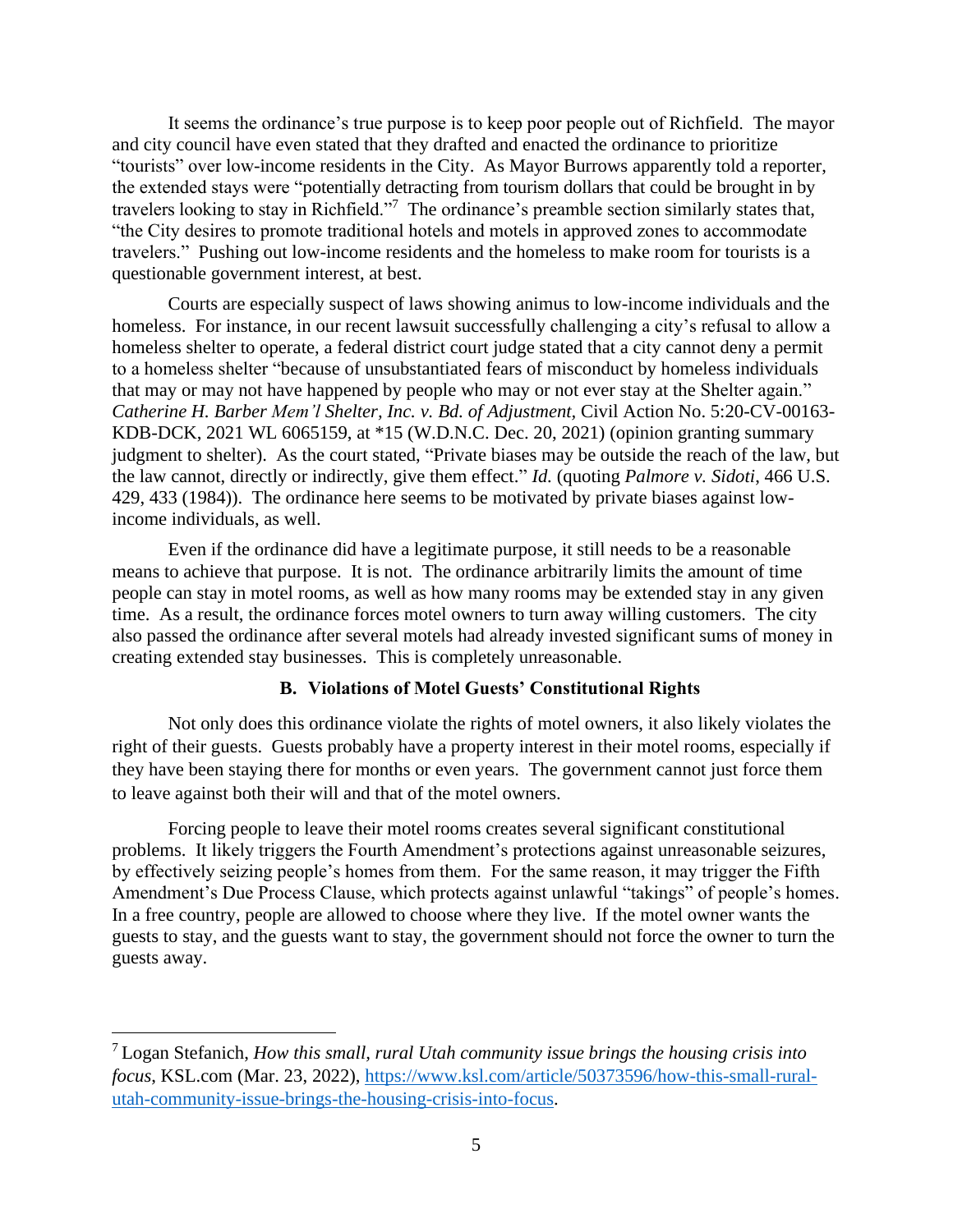The ordinance creates additional problems because it seems to restrict evicted guests from moving to another motel.<sup>8</sup> People have a right to travel and live where they please under constitutional protections for substantive due process, as well as their right to privacy. There are also serious equal protections problems if the City allows one person to stay in a particular motel or room, but not another, based purely on how long that person has lived in the City or whether they have previously occupied a motel room.

There are additional problems if the City enforces the ordinance not just against motel owners, but directly against the guests themselves. The City should absolutely not resort to arresting and pressing criminal charges against people who refuse to leave their homes. Doing so would further exacerbate the constitutional violations.

#### **C. Constitutional Problems with Kitchen and Cleaning Provisions**

Other parts of ordinance have constitutional problems as well. For instance, the ordinance requires motel owners to provide kitchenettes (as opposed to just allowing motel owners to provide microwaves, mini-fridges, and hot plates as they do now) in any room that is rented for more than a week. This requirement unduly burdens the property and economic liberty rights of motel owners by requiring them to invest hundreds of thousands of dollars to install stovetops, kitchen sinks, and other kitchen appliances. Such an expense would force motel owners to charge more for their rooms and thus impede the motel owners' ability to offer affordable housing in the first place.

The kitchenette requirement also impedes the rights of existing guests. The ordinance doesn't allow anyone who has lived in the City for at least 60 days in an 180 day period to stay in a room without a kitchenette. That means that even if a person is already staying in that room, they would have to leave just because it has a microwave instead of a stovetop. This is unduly restrictive and completely arbitrary.

Similarly, there are problems with requiring the motels to regularly clean the rooms of current guests. While the City can certainly enforce existing laws against pests, outside clutter, and garbage, it likely cannot force motel owners to clean rooms of current guests. What if a guest chooses not to have their room cleaned? The City cannot force cleaning staff into someone's private room if the guest does not want them there. To do so would cause problems under the Fourteenth Amendment's protection of the right of privacy and Fourth Amendment protections against search and seizures. During incidents of high COVID-19 infection rates, forcing regular cleanings of private rooms could also cause safety concerns.

<sup>8</sup> *See, e.g*., Stefanich, *How this small, rural Utah community issue brings the housing crisis into focus*, KSL.com (Mar. 23, 2022) ("Without the option to move to another extended-stay hotel, which is what the new ordinance states, many residents don't know when or where they'll find other housing."); *see also* City Ordinance No. 2021-17 ("No person residing within Richfield City for a period of 60 days, or over, in any 180-day period, is deemed a transient guest under the City Code, nor is such person permitted to occupy any unit licensed hereunder unless such unit is so constructed as to be in full compliance with the building code."); *id*. (stating that such units shall have a "working kitchen, including a sink [and] a cooktop or range").